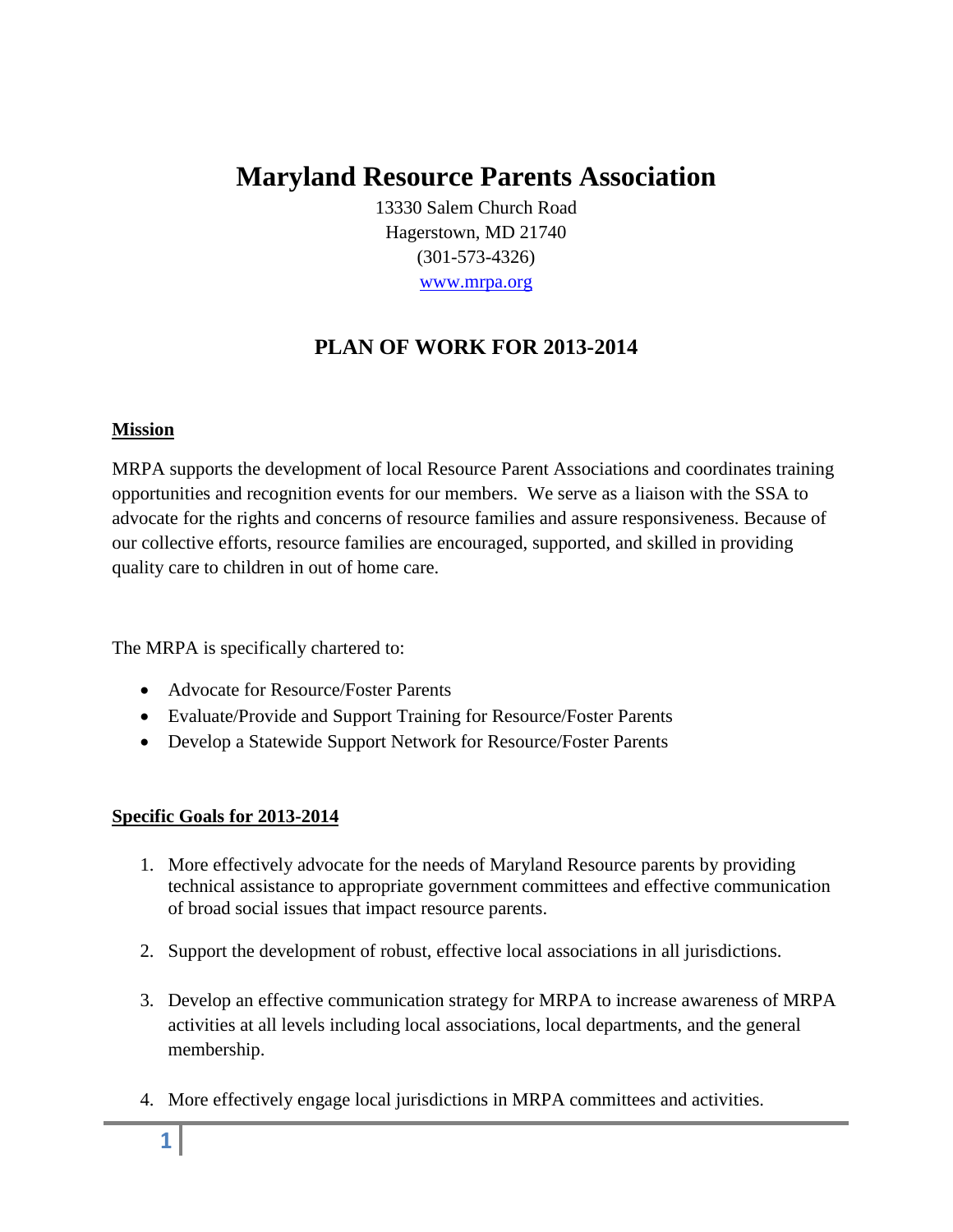- 5. Conduct regional conferences in partnership with SSA, the University of Maryland, Child Welfare Academy and other team members to educate and raise awareness on issues pertaining to the needs of Maryland's at-risk children.
- 6. Promote awareness of the unique educational issues and challenges that face Maryland's at-risk children of school age.

## **Teaming Relationships**

 The MRPA will actively seek to work collaboratively with all local Department of Social Services to strengthen the mutually shared responsibility and partnerships needed to provide for the safety, permanency and well-being of Maryland's most at risk children from birth to 21 years old. The MRPA key stakeholders include resource parents, foster teens and the community. The MRPA will seek technical support from social workers, medical professions, the business community, DHR/SSA staff, teachers, the Maryland Department of Education, the Maryland Parental Information Center, the Maryland Resource Parent PTA, local department administration and staff, National PTA and the National Foster Parent Association. The Maryland Resource Parent Association will encourage all resource parents and providers to consider themselves effective partners with the Social Service Administration as we provide care to achieve the best possible outcome for our children.

#### **Basic Operations**

 In order to operate more effectively and to provide broad support across all MRPA activities, the Association shall provide the following:

- Accounting and bookkeeping activities conducted by a licensed professional.
- Maintain teleconferencing and web-conferencing capability to reduce travel expenses and provide increased opportunities for geographically dispersed membership to participate in MRPA meetings and committees.
- Maintain a web presence via a website and social networking tools that are effective in 1) representing MRPA to the public, and 2) communicating MRPA activities internally to members and committees.
- Procure and distribute lockboxes for resource parents' use in securing medicines so they are not accessible to children in foster care.
- Provide insurance as required for MRPA activities.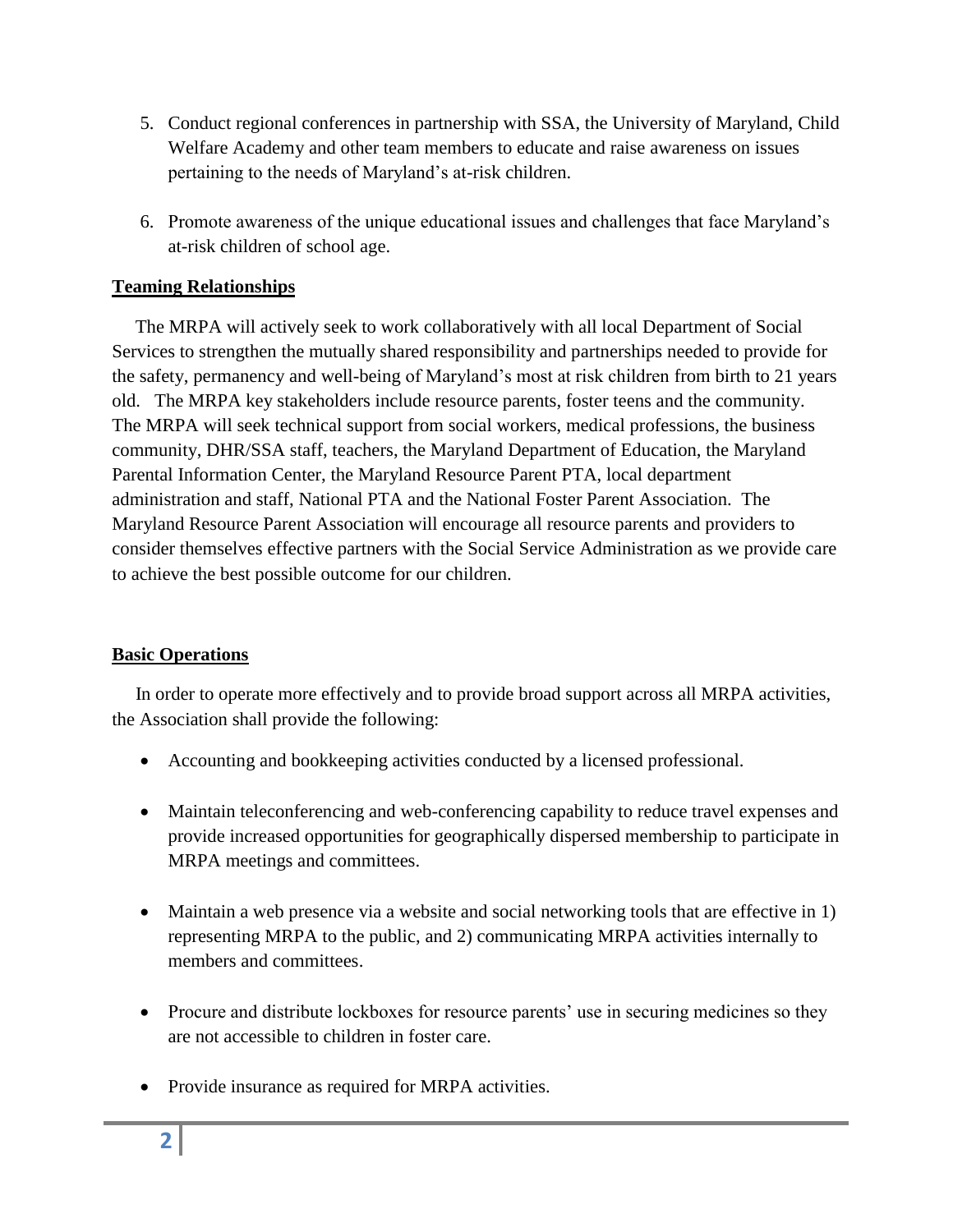- Make available a telephone number to provide general information to resource parents, including public foster parents. This number will be publicized on MRPA's website and on brochures.
- Purchase of supplies, equipment, and software required for basic operations
- Travel funding for MRPA officers to support basic operations.
- Provide the grant monitor a quarterly report of the progress of the Plan of Work and utilization of the grant funds. Two of these meetings will be conducted by telephone conference and two will be in person at the DHR offices.

In support of Goal #2 *"Support the development of robust, effective local associations in all jurisdictions*" For the sake of efficiency, MRPA may structure some of those activities in basic operations to be able to provide that support. For example, MRPA may expand its web presence to include a web presence for local affiliates as opposed to providing funding for local associations to develop their own web sites.

# **2013-2014 Initiatives and Activities**

In addition to basic operating expenses, the MRPA shall fund and support the following activities that are aligned to current-year and long-term organizational goals, as follows:

Goal 1: *More effectively advocate for the needs of Maryland resource parents by providing technical assistance to appropriate government committees and effective communication of broad social issues that impact resource parents.*

Initiatives:

• The MRPA will participate with the Department of Human Resources in the development of policies that support recent (2012) changes to the Code of Maryland Regulations (COMAR 07.02.25.22). MRPA will seek to advocate that policies ensure that resource parents are informed and treated with respect when a decision to close a resource home due to lack of placements or lack of need are being considered.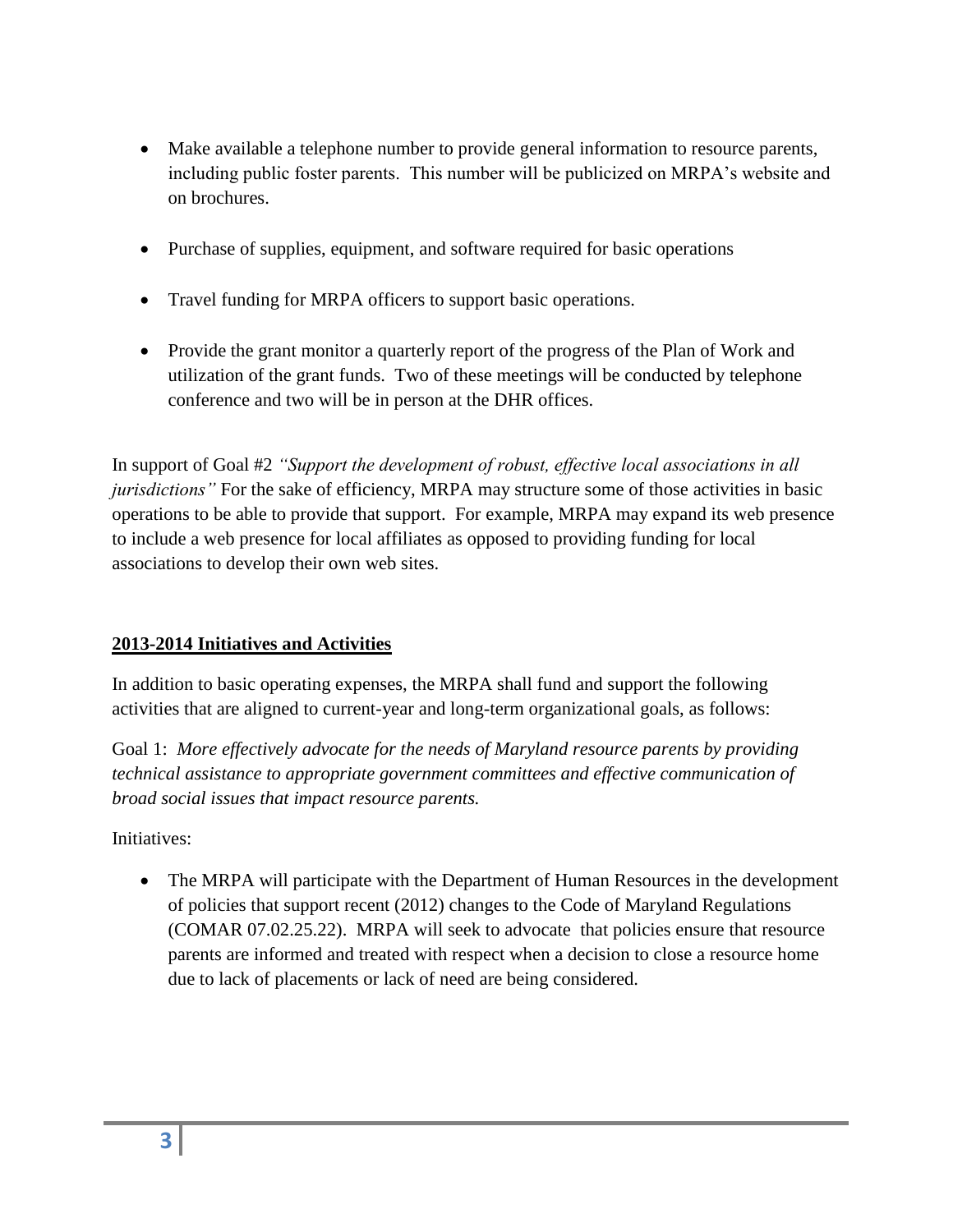Goal 2: *Support the development of robust, effective local associations in all jurisdictions.*

Initiatives:

- The MRPA will seek to include all local associations under a 501©(3) Group Exemption, unless those associations have already undertaken a 501 ©(3) determination.
- The MRPA will provide basic services to facilitate operations to those local associations whose goals and activities are closely aligned to those of MRPA. That support is to include: development and hosting of websites for local affiliated, providing accounting packages to include consults with the MRPA accountant for local associates, provide telecommunication and /or web conferencing services to promote more effective meetings for local associations, and provide targeted training for local association officers and board members.
- The MRPA will consult with local association and target grant funding to address specific local association issues. Grant funding will be prioritized to ensure that those associations that are actively participating in MRPA activities are prioritized.

Goal 3: *Implement an effective communications strategy for MRPA to increase awareness of MRPA activities at all levels including local associations, local departments, and the general membership.*

Initiatives:

- The MRPA will develop a long-term (5-year) strategic plan.
- The MRPA will develop a comprehensive communications strategy that supports the strategic plan and is aligned with current year goals and objectives.
- Aligned with the communications strategy, MRPA will continue to improve its webpresence to include tools to manage and communicate more effectively with its members and local affiliates.
- The MRPA will collaborate with the SSA to organize and plan an annual Statewide Resource Parent recognition even in May of 2014. MRPA will establish a committee and receive SSA guidance as it manages the detailed coordination of the event.

Goal 4: *More effectively engage local jurisdictions in MRPA committees and activities.*

Initiatives:

- To promote inclusion, share information, communicate and provide training upon request. Members of the MRPA will visit local Resource Parent Associations as well as non-member resource parents and local DSSs.
- The MRPA will plan initiatives to incentivize increased participation in MRPA activities.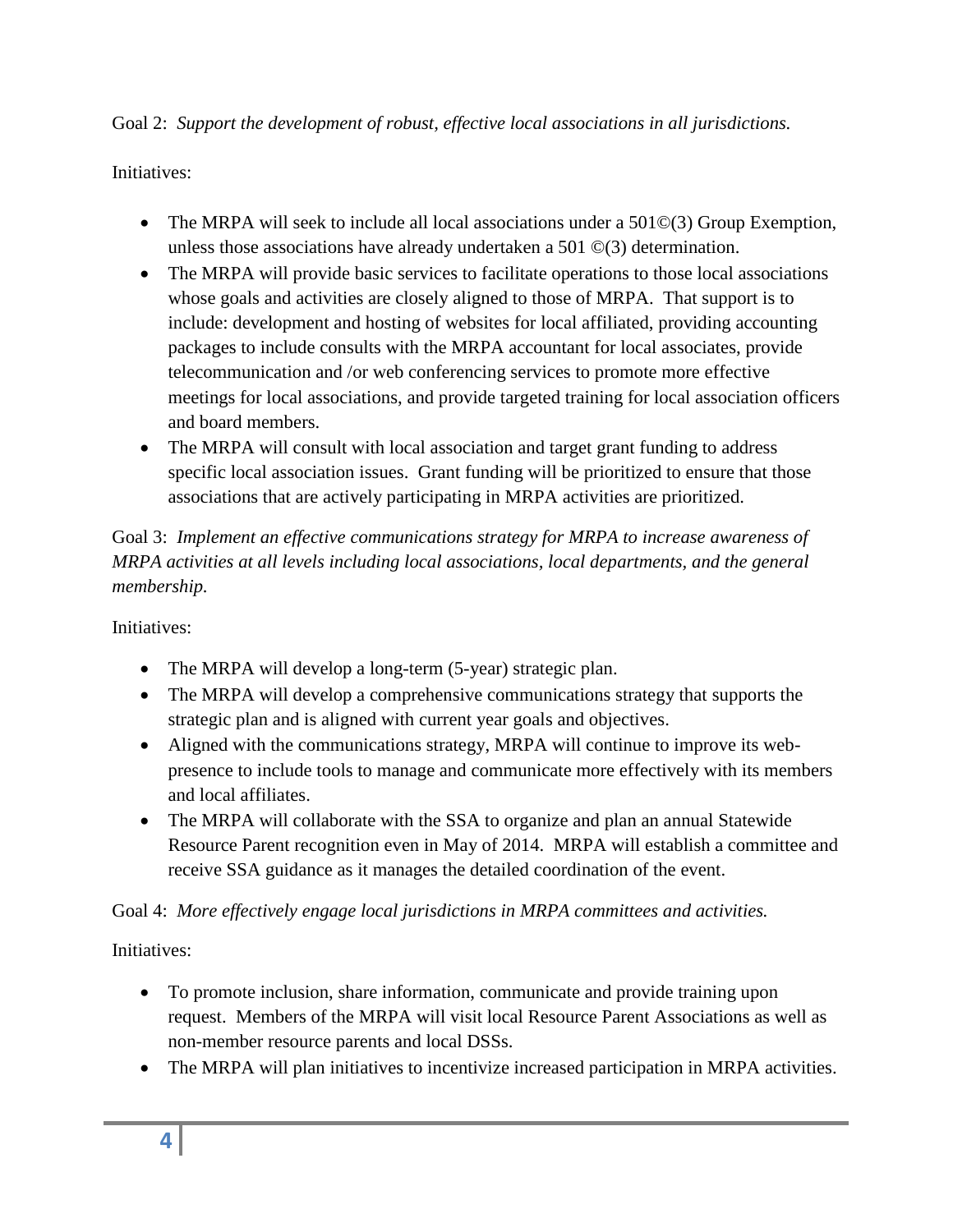Goal 5: *Conduct regional conferences in partnership with SSA, the University of Maryland, Child Welfare Academy and other team members to educate and raise awareness on issues pertaining to the needs of Maryland's at-risk children.*

- The MRPA will sponsor two regional conferences with the planning assistance from the local DSS, the local Foster Parent Association and DHR/SSA. The MRPA will work with local associations, local departments, and DHR to focus these conferences on issues/areas that are of most concern and benefit for resource families.
- The MRPA will develop a working relationship with all of the local DSSs and encourage their support for regional conferences.

Goal 6: *Promote awareness of the unique educational issues and challenges that face Maryland's at-risk children of school age*.

# Initiatives:

- The MRPA will seek invitations to attend both the State and the Local Teen Advisory Councils to make presentations, seek their input concerning teen support, and provide feedback from foster parents concerning their expectations.
- The MRPA will support DHR/SSA in all of its efforts to address the issues relating to teen care and teen transitioning. The association will use an inclusive team approach that will bring together a diverse array of human resources to support new and creative SSA initiatives. The MRPA will seek to be included in some of the internal planning efforts to support our teens.

#### **Special Projects**

 The MRPA will conduct two special projects during the year specifically aimed at promoting awareness among the membership of MRPA and foster/adoptive issues. The Board, in close collaboration with SSA and the SSA grant monitor, will identify one of the projects. The other projects will be to purchase and distribute medicine lock boxes for resource parents.

# **Monthly Monitor Reports**

 The MRPA financial officer and Executive board member shall submit to the SSA monitor a quarterly income and expense report to review the spending activities and to review the progress of the implementation of the 2013-2014 Plan of Work. The monitor shall receive the reports subsequent to the most recent Board of Directors meeting no later than 7 days. The